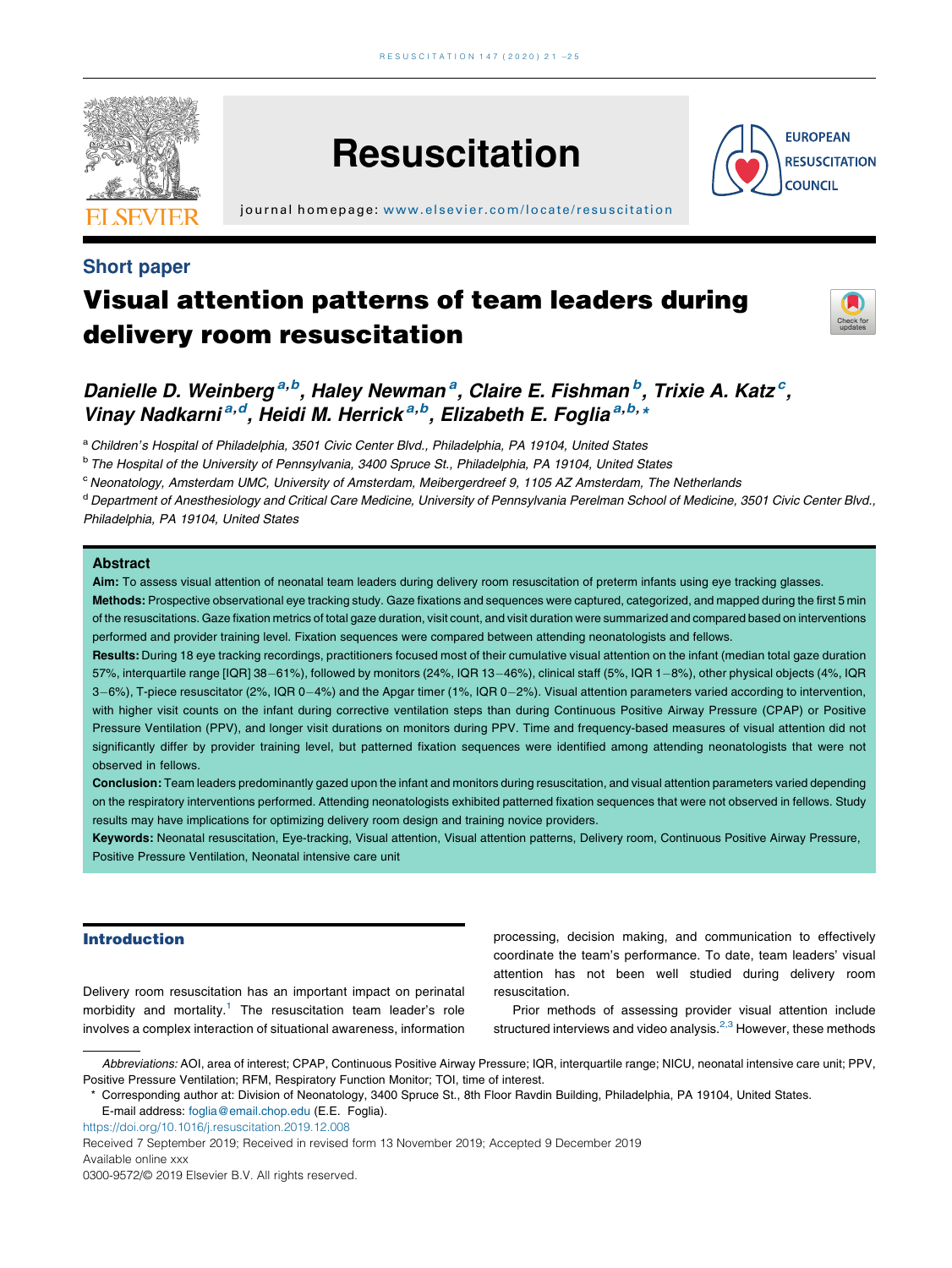used retrospective recall of experiences by the participant and/or an external reviewer to extract information. Mobile eye tracking is a novel tool to identify visual attention through gaze durations, frequencies, and sequences.<sup>[4](#page-3-0)</sup>

Our primary objective was to characterize neonatal team leaders' visual attention during delivery room resuscitation. The secondary objectives were to determine if measures of visual attention differ based on the type of intervention performed during resuscitation or provider training level.

#### **Methods**

This was a prospective observational study of neonatal providers leading delivery room resuscitations of preterm infants (<32 weeks gestation) in a dedicated resuscitation room at an academic level III NICU. In our hospital, team leaders do not directly provide hands-on care during resuscitation. Study participants wore eye tracking glasses (Tobii Pro Glasses 2, Tobii Technology Inc., Stockholm, Sweden), which were calibrated to the wearer prior to resuscitation [Supplemental Video].<sup>5</sup> Following the resuscitation, participants reviewed their video with a study team member to ascertain whether the eye tracking equipment was calibrated appropriately and accurately captured their focus.<sup>4</sup> Recordings with less than 70% gaze data capture were excluded. The recruitment goal was a convenience sample of 20 recordings.

All recordings were imported into Tobii Pro Lab analysis software. The first five minutes of resuscitation gaze data were manually mapped by a member of the study team to overcome the limitations of automated mapping of a dynamic clinical resuscitation. Each eye tracking gaze point was categorized and mapped onto a still photograph representing the resuscitation environment with 9 defined areas of interest (AOI) [Fig. 1]. Visual attention measures of total gaze duration, visit count per ten seconds, and median visit duration were measured for each AOI.<sup>4</sup> Saccades are naturally occurring transitioning eye movements which typically last  $20-40$  ms.<sup>[6](#page-3-0)</sup> The Tobii Pro glasses 2 captured each gaze point in 20 ms intervals (50 Hz sampling rate); therefore, two or fewer gaze points on a single AOI were considered saccades and three or more gaze points were defined as a gaze fixation. Each resuscitation was divided into specific times of interest (TOI) based on the respiratory interventions performed: Continuous Positive Airway Pressure (CPAP), Positive Pressure Ventilation (PPV), and corrective ventilation steps (mask adjustment, repositioning, suctioning, and opening mouth).

Analyses were conducted using STATA IC 14.2 (StataCorp, College Station, TX). Visual attention measures were compared between attending neonatologists and fellows using Wilcoxon ranksum test. AOIs with >5% total gaze duration were compared between CPAP, PPV, and corrective ventilation steps for resuscitations in which all three interventions occurred using the Friedman test and subsequently, the Wilcoxon signed rank test. P value  $<$  0.05 was considered significant.

The sequence of fixations from one AOI to the next, excluding saccades, was extracted as a collapsed string (i.e. Monitors-Infant-Infant-Apgar timer = MIA) and imported into eyePatterns Version 0.9 software $^7$  $^7$  for pattern discovery amongst all participants and comparison between attending and fellows. Sequence patterns greater than 3 AOI fixations were empirically considered to be meaningful.

The University of Pennsylvania Institutional Review Board approved this study, and consent was obtained from all study participants. Per hospital video recording policy, parental release is required to retain video recordings beyond 28 days. Eye tracking videos without parental release were analyzed prior to 28-day deletion when possible.

#### **Results**

Of 21 eye tracking recordings captured, 3 were excluded: one had <70% gaze data capture, and two evaluable recordings were deleted before they were analyzed because parental video releases were not obtained. The 18 recordings analyzed represented resuscitations led by 12 unique participants (6 attendings and 6 fellows). Nine resuscitations were led by attendings and 9 were led by fellows. Providers had median 7 (interquartile range  $[IQR]$  6-10) years of



Fig. 1 – Visualization and manual mapping of neonatal resuscitation eye tracking recording. A) Participants gaze on infant (green dot) as captured through eye tracking glasses. B) Still image with participant gaze point mapped (red dot) onto 'infant' area of interest.

Areas of interest: 1) Respiratory Function Monitor,\* 2) Peripheral Staff, 3) T-piece resuscitator, 4) Team Member body, 5) Apgar Timer, 6) Vital Sign Monitor,\* 7) Team Member hands, 8) Infant, 9) Other Physical Objects, 10) Saccadic Eye Movements.

\*Respiratory Function Monitor and Vital Sign Monitor were combined for this analysis as "monitor", The Respiratory Function Monitor was only visible for 4 resuscitations as part of concurrent randomized clinical trial in which some infants were enrolled.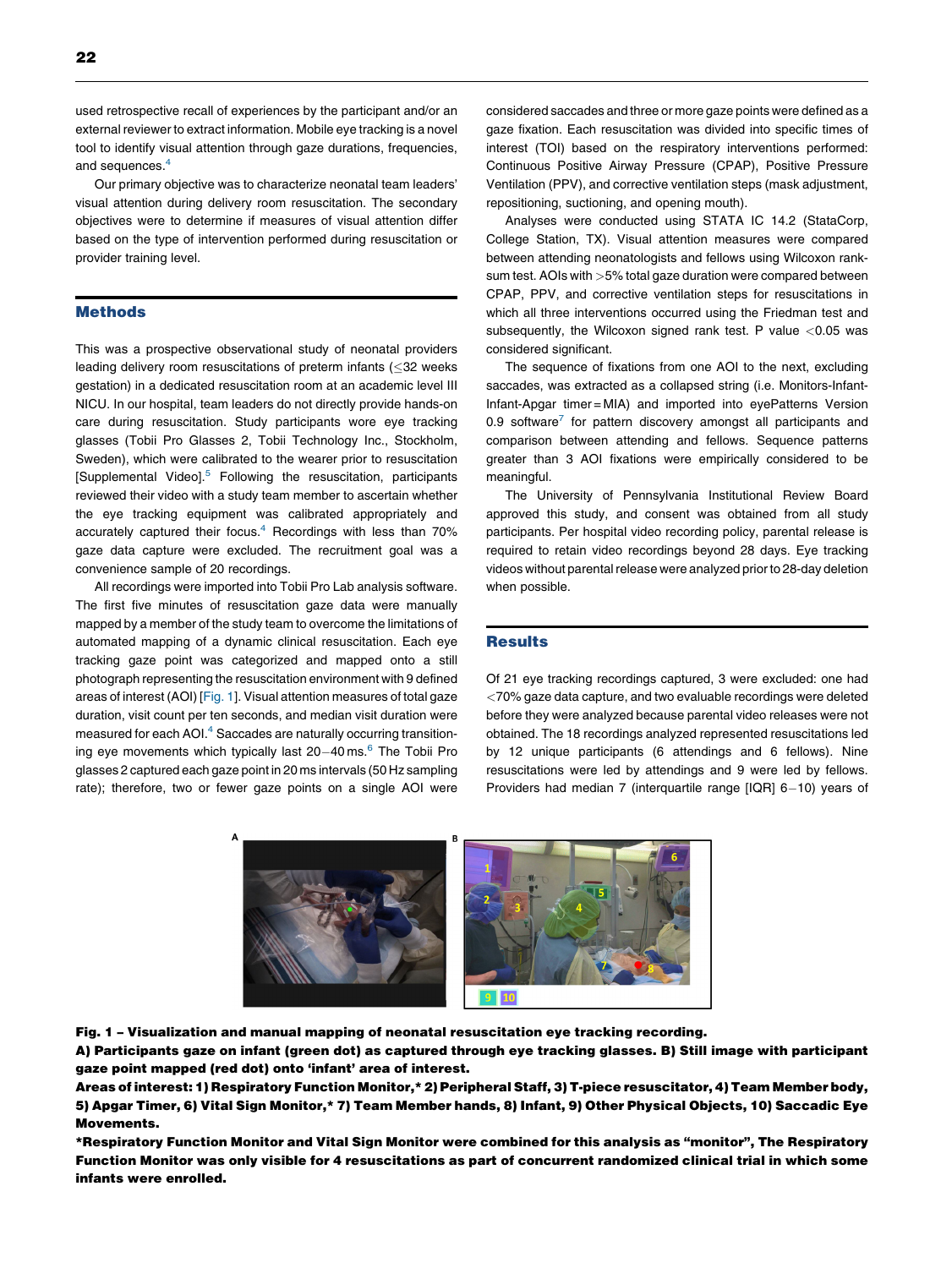| Table 1 - Visual attention during first 5 min of resuscitation.    |                                                                         |                  |                                  |  |  |  |  |  |
|--------------------------------------------------------------------|-------------------------------------------------------------------------|------------------|----------------------------------|--|--|--|--|--|
| Area of interest                                                   | Total gaze duration (median, IQR)<br>Visit count per 10 s (median, IQR) |                  | Visit duration sec (median, IQR) |  |  |  |  |  |
| Infant                                                             | $57\%$ (38%-61%)                                                        | $2.4(1.5-4.1)$   | $2.2(1.6-2.5)$                   |  |  |  |  |  |
| <b>Team Member hands</b>                                           | $2\%$ (1% $-2\%$ )                                                      | $0.5(0.2-0.8)$   | $0.4(0.3-0.5)$                   |  |  |  |  |  |
| <b>Team Member body</b>                                            | $3\%$ (1% $-8\%$ )                                                      | $0.7(0.3-1.9)$   | $0.4(0.3-0.5)$                   |  |  |  |  |  |
| <b>Peripheral Staff</b>                                            | $0\%$ (0% $-1\%$ )                                                      | $0.1(0.0-0.3)$   | $0.3(0.2-0.4)$                   |  |  |  |  |  |
| Monitors (vitals and RFM)                                          | $24\%$ (13% – 46%)                                                      | $1.4(1.1 - 2.0)$ | $1.2(0.9-3.1)$                   |  |  |  |  |  |
| <b>Apgar Timer</b>                                                 | $1\%$ (0% -2%)                                                          | $0.1(0.1-0.3)$   | $0.6(0.5-0.8)$                   |  |  |  |  |  |
| <b>T-Piece Resuscitator</b>                                        | $2\%$ (0% $-4\%$ )                                                      | $0.2(0.1-0.3)$   | $1.0(0.5-1.4)$                   |  |  |  |  |  |
| <b>Other Physical Objects</b>                                      | $4\%$ (3%-6%)                                                           | $1.0(0.6-1.5)$   | $0.4(0.3-0.5)$                   |  |  |  |  |  |
| Saccadic Eye Movements                                             | $3\%$ (2% $-3\%$ )                                                      | $4.3(3.6 - 5.6)$ | $0.06(0.05 - 0.06)$              |  |  |  |  |  |
| $IQR =$ interquartile range. $RFM =$ Respiratory Function Monitor. |                                                                         |                  |                                  |  |  |  |  |  |

clinical experience, and 9 (75%) participants were female. The mean gestational age of the infants was 28.0 (SD 2.7) weeks and the mean birth weight was 1034 (SD 430) grams. CPAP was provided in 16/ 18 resuscitations, PPV provided in 13/18 resuscitations, and corrective ventilation steps in 15/18 resuscitations. No intubations occurred in the first 5 min of resuscitation. In all recordings, providers verified that the eye tracking recording was appropriately calibrated and accurately reflected their visual focus.

Practitioners' visual attention was primarily focused on the infant (median total gaze duration 57%, IQR  $38-61%$ ) (Table 1). Across participants, the median number of visits/10 s on the infant was 2.4  $(1QR 1.5-4.1)$ , and median visit duration on the infant was 2.2 s  $(1QR 1.5-4.1)$ 1.6-2.5). Visual attention measures on the remaining AOIs are shown in Table 1.

CPAP, PPV, and corrective ventilation steps were all provided in 10 resuscitations. Providers' gaze visited the infant more frequently during corrective ventilation steps than during CPAP or PPV (Friedman test  $p = 0.01$ ) (Table 2). Providers gazed upon the monitors for longer median durations during PPV than CPAP or corrective ventilation steps (Friedman test  $p = 0.04$ ).

The duration and frequency of visual attention parameters on the AOIs did not significantly differ between attending neonatologists and fellows [SupplementalTable 1].Attendings as a group exhibited patternedfixation sequences 4, 5, and 6 fixations long [Supplemental Table 2]. The most frequent fixation pattern seen among attending neonatologists was a 4-fixation sequence between infant and monitors, which occurred 70 times among all 9 attending-led resuscitations. No identifiable sequences >3 fixations were identified among fellow providers.

#### **Discussion**

This study used mobile eye tracking glasses to characterize team leaders' visual attention during delivery room resuscitation of preterm infants. Visual attention was predominantly spent on the infant and monitors, with differential allocation of visual attention based on the clinical intervention performed. While the duration and frequency of visual attention parameters were similar between attending and fellows, specific fixation patterns identified among attending-led resuscitations were not observed in fellow-led resuscitations.

| Table 2 – Comparison of visual attention parameters based on respiratory intervention performed. |                      |                  |                                    |                             |                                 |                                                                |                                                               |  |  |
|--------------------------------------------------------------------------------------------------|----------------------|------------------|------------------------------------|-----------------------------|---------------------------------|----------------------------------------------------------------|---------------------------------------------------------------|--|--|
|                                                                                                  | <b>CPAP</b>          | <b>PPV</b>       | Corrective<br>ventilation<br>steps | Friedman<br>test<br>p-value | <b>CPAP</b><br>v PPV<br>p-value | <b>CPAP</b><br>v corrective<br>ventilation<br>steps<br>p-value | <b>PPV</b><br>y corrective<br>ventilation<br>steps<br>p-value |  |  |
| <b>Total Gaze Duration: Infant,</b><br>Median (IQR)                                              | $51\% (41\% - 61\%)$ | $51\%$ (39%-64%) | 55% (30%-74%)                      | 0.74                        |                                 |                                                                |                                                               |  |  |
| Visit Count Per 10s: Infant,<br>Median (IQR)                                                     | $2.6(1.9 - 3.9)$     | $2.5(1.4-3.5)$   | $3.1(2.3 - 5.3)$                   | 0.01                        | 0.20                            | 0.04                                                           | 0.01                                                          |  |  |
| Visit Duration: Infant,<br>Median (IQR)                                                          | $1.8(1.5 - 3.6)$     | $2.6(1.7 - 3.0)$ | $1.4(1.0-3.0)$                     | 0.50                        |                                 |                                                                |                                                               |  |  |
| <b>Total Gaze Duration:</b><br>Monitors, Median (IQR)                                            | $28\%$ (5% $-51\%$ ) | 28% (12%-45%)    | $13\%$ (8% $-35\%$ )               | 0.10                        |                                 |                                                                |                                                               |  |  |
| Visit Count Per 10 s:<br>Monitors, Median (IQR)                                                  | $1.9(1.2 - 2.2)$     | $1.5(1.2 - 1.8)$ | $1.4(1.1 - 2.3)$                   | 0.45                        |                                 |                                                                |                                                               |  |  |
| <b>Visit Duration: Monitors,</b><br>Median (IQR)                                                 | $1.5(0.9 - 2.6)$     | $2.1(1.0-3.4)$   | $1.0(0.4 - 2.4)$                   | 0.04                        | 0.07                            | 0.21                                                           | 0.09                                                          |  |  |

This analysis includes only recordings where Continuous Positive Airway Pressure, Positive Pressure Ventilation, and Corrective Ventilation Steps were all performed  $(N = 10)$ .

CPAP = Continuous Positive Airway Pressure. PPV =Positive Pressure Ventilation. IQR = interquartile range. Bold values indicate statistical significance with  $p < 0.05$ .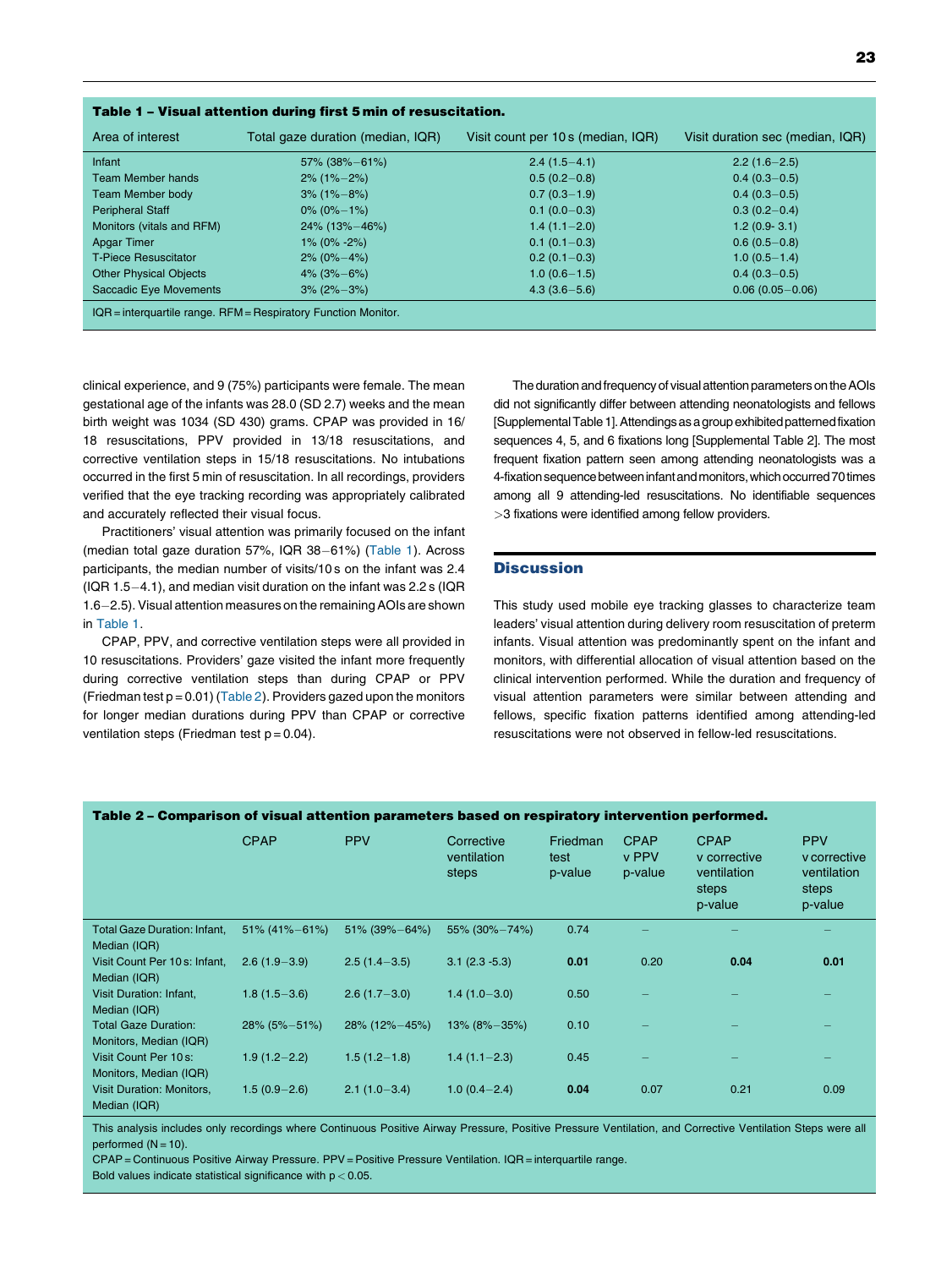<span id="page-3-0"></span>Most eye tracking resuscitation studies were performed in simulation $4,8,9,10$  or focused on feasibility of eye tracking to enhance learning. We were able to expand beyond this prior work to identify visual attention patterns amongst and between neonatal providers during clinical delivery room resuscitation of preterm infants. Our results are similar to a small pilot study  $(n=6)$  of neonatal resuscitation in which providers spent the greatest proportion of their visual attention on the infant, followed by peripheral monitors.<sup>[11](#page-4-0)</sup> Further, we identified differences in visual attention based on the types of intervention performed. These preliminary results could be used to optimize the delivery room environment and resuscitation equipment.

Time and frequency based measures of visual attention were similar between attending and fellow providers. We did not consider the 2% difference between groups in total gaze duration on "other physical objects" to be clinically important, particularly in light of multiple comparisons. However, all attendings demonstrated patterned fixation sequences that were not observed in the fellow group. Similarly, in a study of anesthesia providers, experienced physicians more frequently performed stereotyped scan paths compared with less experienced providers and only the experienced providers exhibited a clinically relevant scan path. $12$  These results suggest that assessment of gaze sequence is an important component of eye tracking studies and may provide additional information that is not appreciated when only time and frequency based parameters of visual attention are measured.

The fact that the fellows did not display stereotyped gaze patterns may reflect less familiarity with the specific resuscitation environment or could reflect the fellows' relative cognitive inexperience leading resuscitations. The most recurrent gaze pattern among attendings was a repeated sequence up to 6 fixations long alternating between the monitors and infant. White et al. reported that resuscitation experts fixated on the monitor as a technique to maintain situational awareness after brief moments of focus on specific tasks or resuscitation[.13](#page-4-0) We speculate that attendings in our study fixated on the infant and monitor AOIs as reference points to evaluate the infant's status and to assess for expected physiologic responses to resuscitative interventions. These results may have future implications for training novice leaders to perform stereotyped gaze sequences or scan paths during resuscitation. Future studies are needed to determine the impact of eye tracking patterns on clinical outcomes.

We acknowledge several study limitations. Our sample size was small, and this was a single site setting with a unique "hands-off"role of the resuscitation leader. Study strengths include manually mapping the recordings to overcome the limitations of automated mapping for clinical resuscitation and review of recordings with participants for quality assurance of video calibration and gaze capture.

#### Conclusion

Team leaders predominantly gazed upon the infant and monitors during delivery room resuscitation, and time and frequency measures of visual attention varied depending on the respiratory interventions performed. Attending neonatologists exhibited patterned fixation sequences that were not observed in fellows. These findings may have implications for optimizing delivery room design and training novice providers.

#### Author contributor

Ms. Weinberg wrote the first draft of this manuscript. All authors included in this manuscript have made significant contributions to all of the following: (1) the conception and design of the study, or acquisition of data, or analysis and interpretation of data, (2) drafting the article or revising it critically for important intellectual content, (3) final approval of the version to be submitted.

#### Conflicts of interest

There are no conflicts of interest to disclose.

#### Acknowledgements

The study was supported by the Zoll Foundation (to EEF) and NICHD, K23HD084727 (to EEF). We would like to thank all of the neonatal providers who participated in this study.

#### Appendix A. Supplementary data

Supplementary material related to this article can be found, in the online version, at doi[:https://doi.org/10.1016/j.resuscitation.2019.12.008](https://doi.org/10.1016/j.resuscitation.2019.12.008).

#### R E F E R E N C E S

- 1. Joint Commission on Accreditation of Healthcare [Organizations.](http://refhub.elsevier.com/S0300-9572(19)30731-2/sbref0005) [Preventing](http://refhub.elsevier.com/S0300-9572(19)30731-2/sbref0005) infant death and injury during delivery. Sentinel Alert  $2004;30:1-3.$  $2004;30:1-3.$
- 2. Nadler I, [Sanderson](http://refhub.elsevier.com/S0300-9572(19)30731-2/sbref0010) PM, Van Dyken CR, Davis PG, Liley HG. Presenting video recordings of newborn [resuscitations](http://refhub.elsevier.com/S0300-9572(19)30731-2/sbref0010) in debriefings for teamwork training. BMJ Qual Saf  $2011;20:163-9$  $2011;20:163-9$ .
- 3. Sawyer T, [Sierocka-Castaneda](http://refhub.elsevier.com/S0300-9572(19)30731-2/sbref0015) A, Chan D, Berg B, Lustik M, Thompson M. The [effectiveness](http://refhub.elsevier.com/S0300-9572(19)30731-2/sbref0015) of video assisted debriefing versus oral debriefing alone at improving neonatal [resuscitation](http://refhub.elsevier.com/S0300-9572(19)30731-2/sbref0015) performance a [randomized](http://refhub.elsevier.com/S0300-9572(19)30731-2/sbref0015) trial. Simul Healthc 2012;7:213-21.
- 4. Katz TA, [Weinberg](http://refhub.elsevier.com/S0300-9572(19)30731-2/sbref0020) DD, Fishman CE, et al. Visual attention on a respiratory function monitor during simulated neonatal [resuscitation:](http://refhub.elsevier.com/S0300-9572(19)30731-2/sbref0020) an [eye-tracking](http://refhub.elsevier.com/S0300-9572(19)30731-2/sbref0020) study. Arch Dis Child Fetal Neonatal Ed 2019;104:  $F259 - 64.$  $F259 - 64.$
- 5. Tobii Pro. User's Manual Tobii Pro Lab. 2019. [https://www.tobiipro.](https://www.tobiipro.com/siteassets/tobii-pro/user-manuals/Tobii-Pro-Lab-User-Manual/?v=1.123) [com/siteassets/tobii-pro/user-manuals/Tobii-Pro-Lab-User-Manual/?](https://www.tobiipro.com/siteassets/tobii-pro/user-manuals/Tobii-Pro-Lab-User-Manual/?v=1.123) [v=1.123.](https://www.tobiipro.com/siteassets/tobii-pro/user-manuals/Tobii-Pro-Lab-User-Manual/?v=1.123)
- 6. Rayner K. Eye [movements](http://refhub.elsevier.com/S0300-9572(19)30731-2/sbref0030) and attention in reading, scene perception, and visual search. Q J Exp Psychol  $2009;62:1457-506$  $2009;62:1457-506$ .
- 7. West JM, Haake AH, Rozanski EP, Karn KS. [eyePatterns:](http://refhub.elsevier.com/S0300-9572(19)30731-2/sbref0035) software for identifying patterns and similarities across fixation [sequences.](http://refhub.elsevier.com/S0300-9572(19)30731-2/sbref0035) [Proceedings](http://refhub.elsevier.com/S0300-9572(19)30731-2/sbref0035) of the symposium on eye tracking research and [applications](http://refhub.elsevier.com/S0300-9572(19)30731-2/sbref0035)  $2006:149-54$ .
- 8. [McNaughten](http://refhub.elsevier.com/S0300-9572(19)30731-2/sbref0040) B, Hart C, Gallagher S, et al. Clinicians' gaze behaviour in simulated paediatric [emergencies.](http://refhub.elsevier.com/S0300-9572(19)30731-2/sbref0040) Arch Dis Child 2018:103:1146-9.
- 9. Szulewski A, Howes D. Combining [first-person](http://refhub.elsevier.com/S0300-9572(19)30731-2/sbref0045) video and gazetracking in medical [simulation:](http://refhub.elsevier.com/S0300-9572(19)30731-2/sbref0045) a technical feasibility study. Sci World J [2014;975752.](http://refhub.elsevier.com/S0300-9572(19)30731-2/sbref0045)
- 10. Browning M, Cooper S, Cant R, et al. The use and limits of [eye-tracking](http://refhub.elsevier.com/S0300-9572(19)30731-2/sbref0050) in [high-fidelity](http://refhub.elsevier.com/S0300-9572(19)30731-2/sbref0050) clinical scenarios: a pilot study. Int Emerg Nurs 2016:25:43-7.